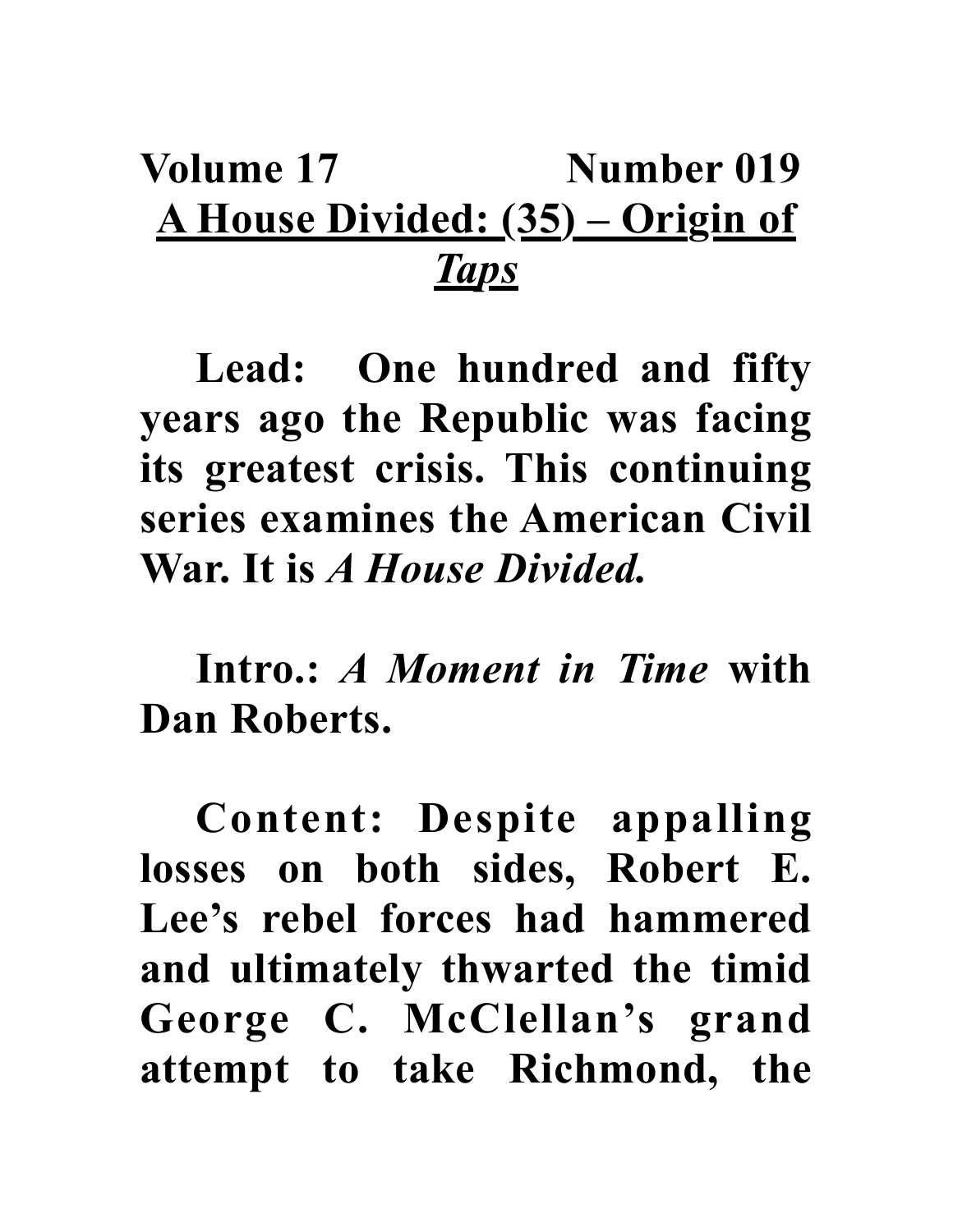**Confederate capital, in spring 1862. During the Seven Day's Battles in June, the Union Army had been forced to retreat southeast to Harrison's Landing. Many of the units in the Army of the Potomac bivouacked on Berkeley Plantation, the mansion of which was built in 1726. Berkeley is situated on a bluff above the James River and is the traditional home of the Harrison family which sired two Presidents of the United States.**

**During that difficult summer when the soldiers of the Union Army confronted the melancholy fact that the Civil War was neither going to be short nor bloodless,**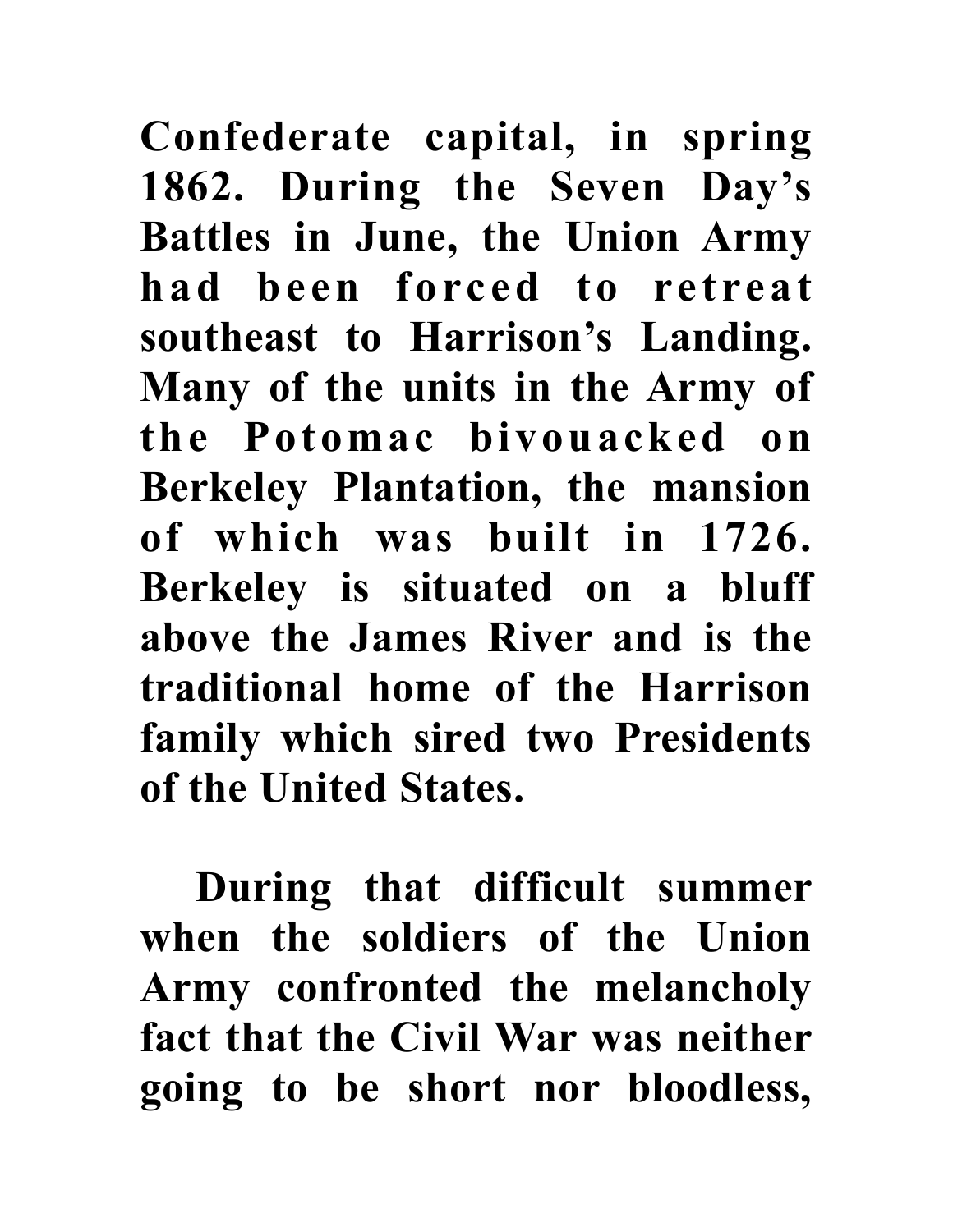**there emerged one of the most poignant traditions of military life. Utica, New York native, Brigadier**  General Daniel Butterfield **commanded the Third Brigade of the Fifth Army Corps. At Gaines Mill on June 27th, Butterfield's brigade shielded the withdrawal of the Fifth Corps but in doing so endured horrendous losses - over 600 casualties.** 

**It was the custom in an era of poor battlefield communications for each brigade commander to commission an easily identified bugle call to signal his intentions to his men. Often these officers were involved in choosing these signals**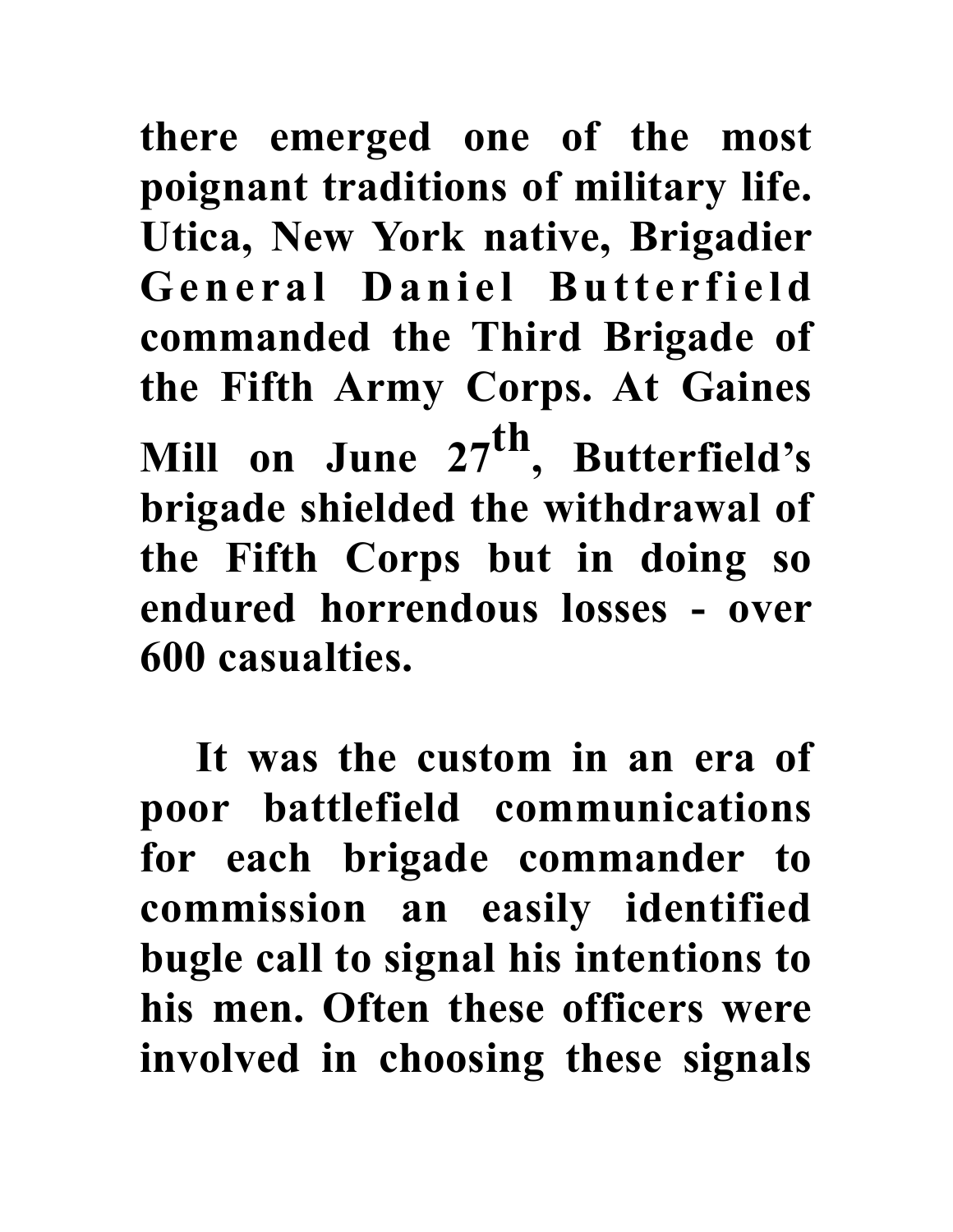**or bugle calls and Butterfield no exception. He had his own distinct bugle call. Butterfield also did not particularly like the existing bugle call instructing men to go sleep at the end of the day. The Army was using an older piece of music from Major General Winfield Scott's**  *Manual of Infantry Tactics.* **Butterfield called in his young bugler, Private Oliver W. Norton and together they adapted the last 6 ¼ measures of No. 8** *Tattoo,*  **stretched and slowed the notes to Butterfield's satisfaction, and created** *Taps,* **one of the most familiar tunes in human history.**

**Played in the active services as a signal for the end of the day,**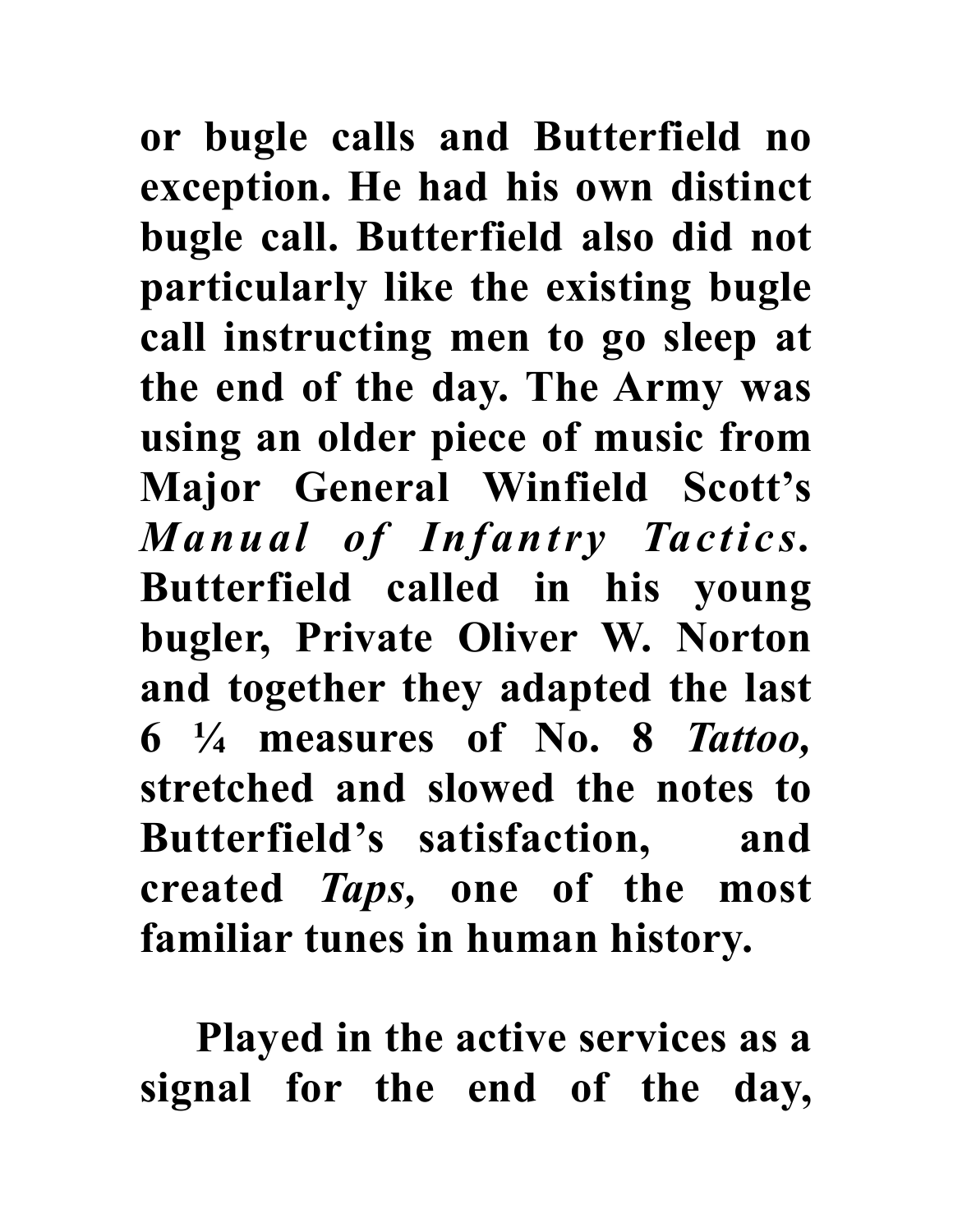**beginning almost immediately in that depressing summer of 1862, It entered the bugle repertoire of both northern and southern armies. Ever since the deeply sad and moving twenty-four notes of**  *Taps* **has been used in military funerals and at the burials of those who have with distinction served their country.** 

## **In Richmond, Virginia, this is Dan Roberts.**

## **Resources**

**Blankenship, Ted. "Butterfield's Monument in Sound,"**  *V.F.W. Magazine,* **May, 1969: 18, 40.**

**Coski, John M.** *The Army of the Potomac at Berkeley Plantation – The Harrison Landing Occupation of 1862.* **Richmond, Virginia: John Coski, 1989.**

**Villanueva, Jari.** *Twenty-Four Notes That Tap Deep*